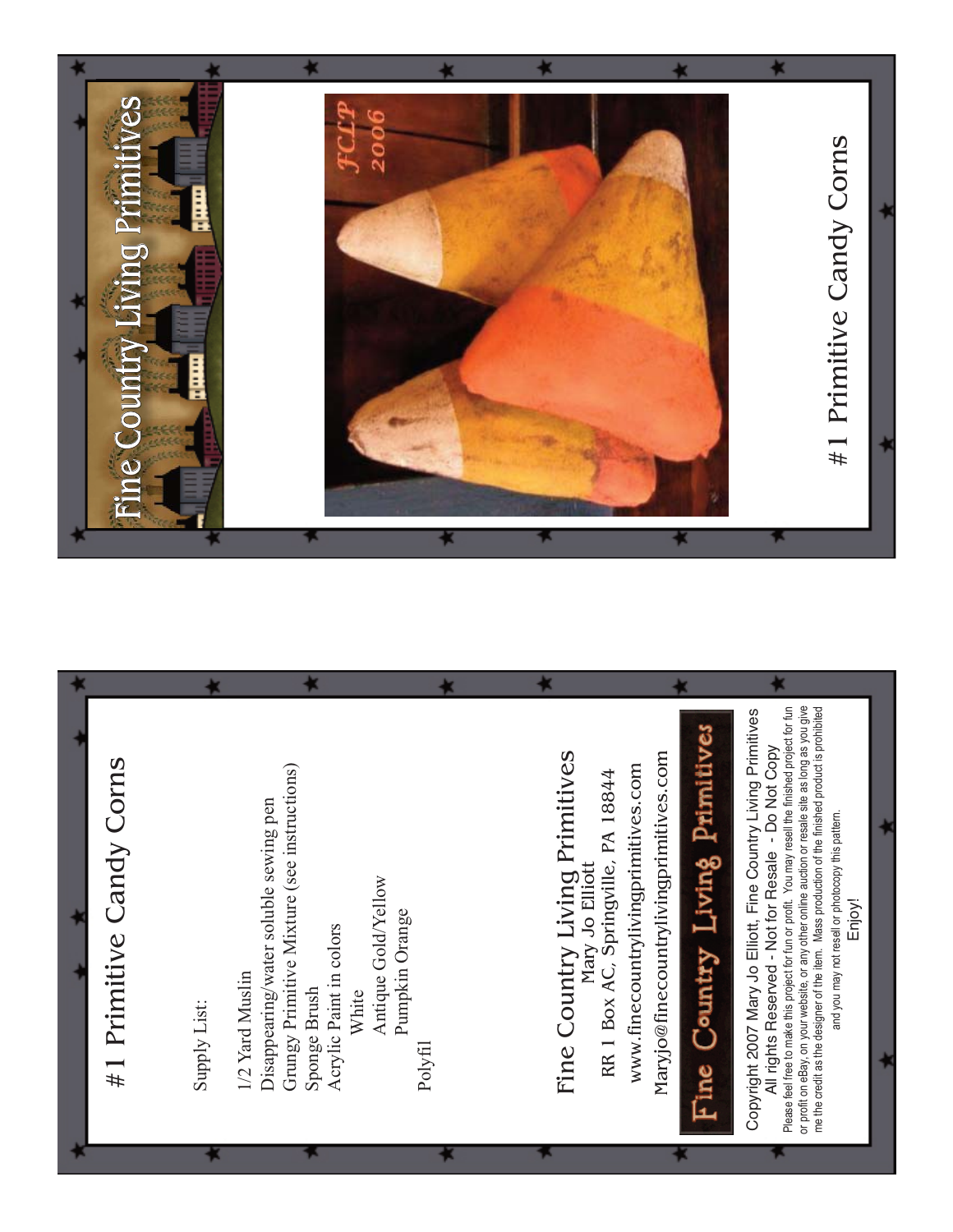# **FINE COUNTRY LIVING PRIMITIVES Copyright 2007 #1 Primitive Candy Corns**

Prepare grunge mixture the day before you make your candy corns, also great for other projects as well!

GRUNGE MIXTURE: Combine 1 cup of leftover coffee (or make a cup of coffee using instant coffee and water), one teaspoon of instant coffee granules, one teaspoon imitation vanilla and three tablespoons of cinnamon. Mix thoroughly and let sit in refrigerator overnight. The next day, the cinnamon will make a "goop" at the bottom of the container and that's exactly what you want! This mixture will keep in the refrigerator for about two months.

Trace out as many candy corns as you wish to make onto double muslin. Sew on the lines leaving open where indicated on pattern, trim off excess and clip corners/curves. Turn right side out, stuff firmly with polyfil and sew opening closed.

Paint on your white, antique gold and pumpkin orange sections as shown on the pattern. When completely dry, sand and paint them with your grunge mixture. Be sure to get all the goop from the bottom of your container and smear it onto your candy corns. Bake in the oven at a low temp (refer to Tips and Tricks sheet) and when they are baked to perfection, you will have wonderful grungy, sweet smellin' candy corns to enjoy!

Feel free to enlarge or reduce the pattern to make different sizes. These make great bowl fillers or "pillows" for your Fall primitive dolls to hold, display them on shelves and cupboards, most of all, enjoy them!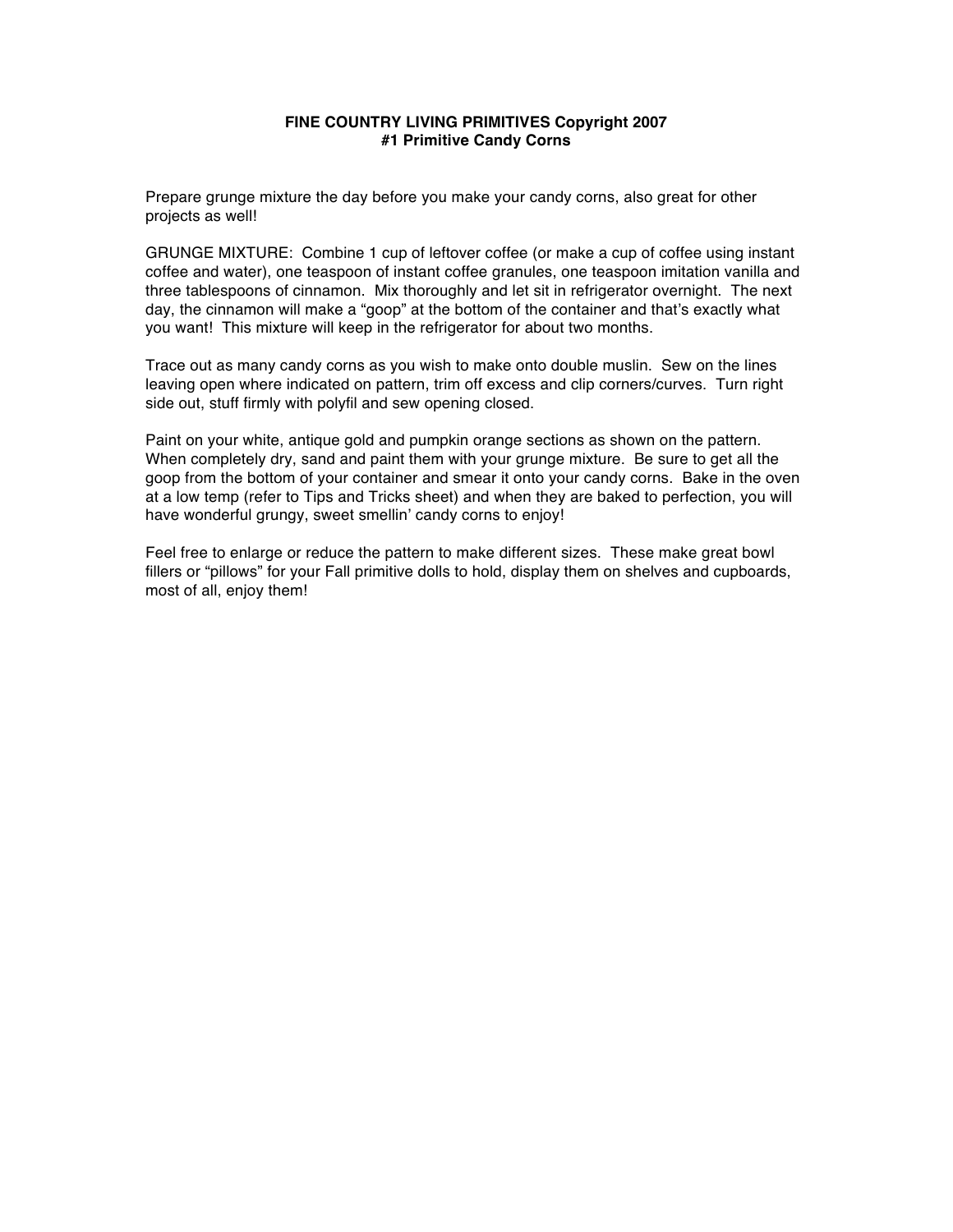### **FINE COUNTRY LIVING PRIMITIVES Copyright 2007**

**~Read all instructions and be sure to have all materials and tools necessary before you begin this project. ~Tracing line is the sewing line unless otherwise stated on pattern.** 

### **~TIPS AND TRICKS~**

**These tips and tricks are what I have found that work for me. You will develop your own sense of "prim" as you learn and probably already have a few tricks up your sleeve already!** ϑ

# **Painting**

**~Paint your project as per individual instructions using watered down acrylic paint unless otherwise stated in the pattern. You can wait for your project to air dry, or if you are impatient as I am, bake in a low temp oven on a sheet of kraft paper, turning until dry. My own special secret for drying fast….I have a very old, very large food dehydrator that has a high setting. These work great if you happen to have a food dehydrator specifically for your crafts.**

#### **Sanding**

**~Once you paint your project, the best way to prim it up is to carefully sand it. Use a very fine sandpaper, or my Favorite Tool…..an emery board used for acrylic nails! This works great for getting in between fingers and toes and in the nooks and crannies!**

**~Be sure to sand carefully as not to sand right through the fabric….if you do, that's okay, just mend with a prim stitch or two and it will just add to the charm!**

**~Sand here and there, not completely even so it looks as if some areas have more wear than others and gives it a great time-worn look!**

# **Staining Mix and Baking**

**~My staining mix varies with each project. For a lighter stain, I use a mixture of two tablespoons instant coffee with ¼ cup of water with a splash of vanilla extract OR leftover cold coffee from the morning with the vanilla extract. If you want a darker stain, I heat up the coffee mixture in the microwave and add a teaspoon of molasses stirring well until blended. Only use the molasses in the mixture if you plan on baking the project so that it isn't sticky afterward! This will give you a nice dark stain.**

**~I prefer using an a sponge brush for all of my basic painting and staining methods.**

**~For an even staining, you can paint the project with the staining mix and let air dry. For a "mottled" and very prim look, you may bake the project in the oven. Be sure to use a lower temperature, such as 180 degrees, and you may even wish to leave the oven door ajar just a bit. WATCH IT CLOSELY TO AVOID BURNING or FIRE! Turn the project every few minutes to prevent scorching. IF you want it REALLY prim….I have allowed the project to sit on a metal cookie sheet and scorch lightly, but you must be VERY careful!**

**~Feel free to sand your project again after the paint, sand and stain process….make it as prim as you wish!**